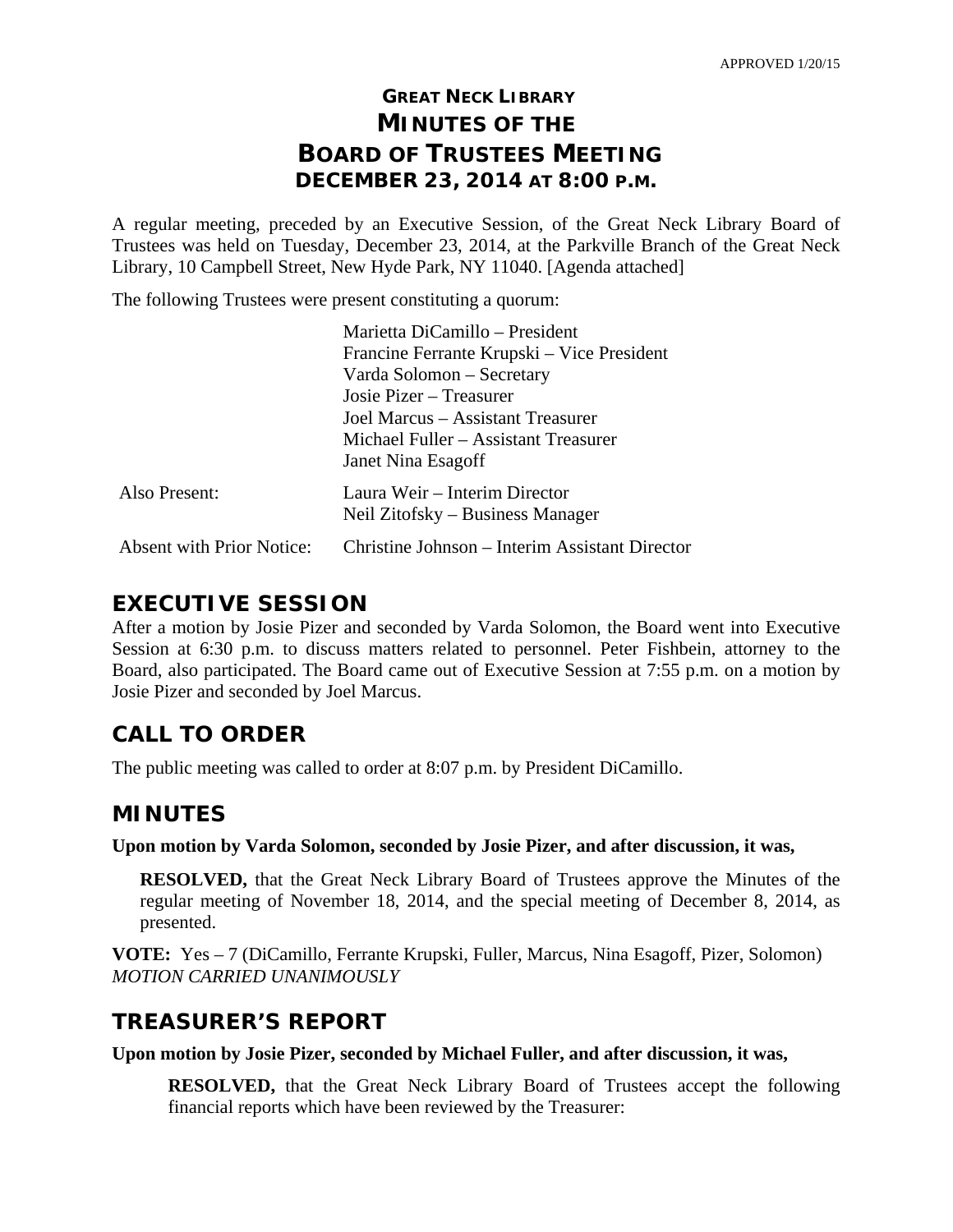- December 23, 2014, Treasurer's Report;
- Warrant dated November 15, 2014 through December 12, 2014, Payroll Account checks numbered 0032354 through 0032357, 0032369 through 0032373, Vendor Account paid checks numbered 49051 through 49071 and 49101 through 49104, and Vendor Account checks to-be-paid numbered 49073 through 49100 and 49105 through 49182, the sums set against their respective names, amounting in the aggregate to \$692,536.79;

\_\_\_\_\_\_\_\_\_\_\_\_\_\_\_\_\_\_\_\_\_\_\_\_\_\_\_\_\_\_\_\_\_\_\_\_\_\_\_\_\_\_\_\_\_\_\_\_\_\_\_\_\_\_\_\_\_\_\_\_\_\_\_\_\_\_\_\_\_\_

• Payroll Warrants for pay dates November 13, 2014, and November 26, 2014, which have been reviewed by the Treasurer, in the amounts of \$140,940.94 and \$124,512.85 respectively, for a total of \$265,453.79.

**VOTE:** Yes – 7 (DiCamillo, Ferrante Krupski, Fuller, Marcus, Nina Esagoff, Pizer, Solomon) *MOTION CARRIED UNANIMOUSLY* 

# **PAYROLL CHANGES**

**Upon motion by Josie Pizer, seconded by Joel Marcus, and after discussion, it was,** 

**RESOLVED,** that the Great Neck Library Board of Trustees accept the Payroll Changes of November 15, 2014 through December 12, 2014, as presented, and which have been reviewed by the Finance Committee.

**VOTE:** Yes – 7 (DiCamillo, Ferrante Krupski, Fuller, Marcus, Nina Esagoff, Pizer, Solomon) *MOTION CARRIED UNANIMOUSLY* 

# **REPORTS**

### **Branch Committee**

As expected, the branches are "tighter" during the renovation period. Committee Chair Michael Fuller reported that the roof at Station Branch leaked during the heavy rain last week. This has been a recurring problem and it has been referred to counsel. Trustee Fuller had visited the two neighboring second-floor offices, and one had some leakage but clearly the leak originated from the section over the Station Branch and spread next door. Due to the leakage, there were minor damages to computers. The insurance company is aware but a claim has not yet been submitted. Interim Director Weir said she was in touch with the landlord's office and provided an update that the wet and stained tiles have since been replaced, tarp was placed on the roof and some brick work was done.

Trustee Fuller stated that another issue is the inadequate bandwidth for the computers which are operating extremely slowly. [Resolution on page 6]

### **Building Advisory Committee (BAC)**

President DiCamillo reported that all the bonds were sold. The Business Manager, in responding to a question from a member of the public, said that the interest rate at the time of sale of the bonds was 2.9725% and the premium was \$660,000 over and above the \$10.4 million. Actual debt service will be \$733,000. The actual debt service savings would be \$140,000 annually and \$2.8 million over 20 years. President DiCamillo informed the trustees that VRD Construction firm was hired and construction on the building should begin in mid-January. She asked the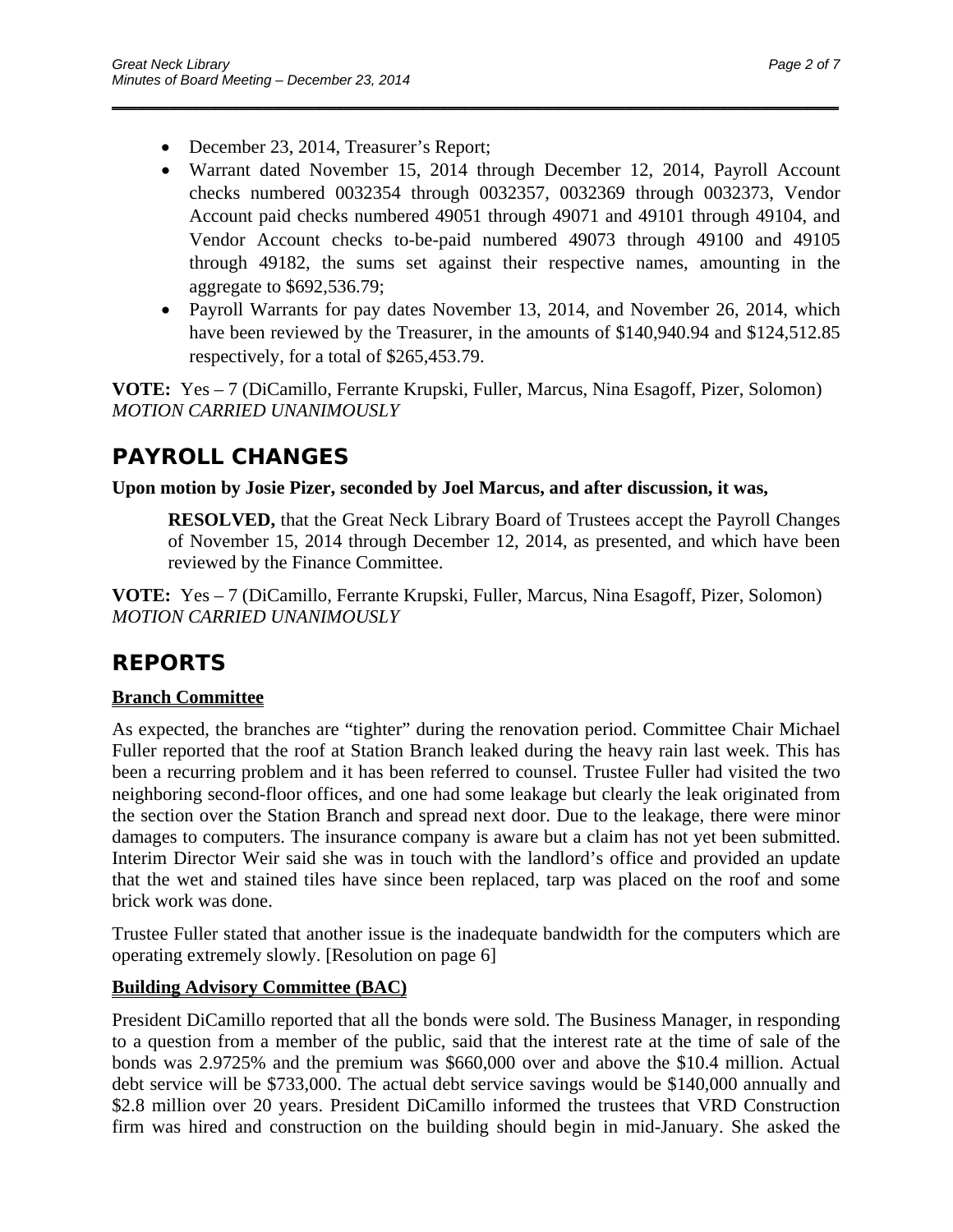Business Manager to follow up on the VRD contract which has not yet been received. The permit for the network trailer was received but delivery was postponed due to staff on vacation.

\_\_\_\_\_\_\_\_\_\_\_\_\_\_\_\_\_\_\_\_\_\_\_\_\_\_\_\_\_\_\_\_\_\_\_\_\_\_\_\_\_\_\_\_\_\_\_\_\_\_\_\_\_\_\_\_\_\_\_\_\_\_\_\_\_\_\_\_\_\_

*Public Comment: Karen Rubin*   $\overline{a}$ 

### **BRIT**

The Interim Director reported that changes are being made in staff schedules as necessary.

### **Grants**

Interim Director Weir reported that the State has accepted the grant application, and the amount of the grant that the Great Neck Library will receive depends on how many libraries have applied for a grant. She was asked to get the information on how many libraries had applied.

#### **Director Search Committee**

Trustee Ferrante Krupski reported that the three firms that responded to the RFP were interviewed on November 24 and 25 by the Director Search Committee. The two firms from Illinois and Wisconsin were interviewed via skype while Pro Libra, a New Jersey-based firm was interviewed in person. The Committee then put forth a resolution. [see page 5]

#### *Public Comment: Karen Rubin*

#### **Policy Committee**

Trustee Marcus informed the Board that there are some agenda items to be discussed at a meeting to be scheduled in February.

### **Staff Reports**

Trustee Solomon asked to have the online renewals removed from the Parkville Checkout statistics and listed in a separate category. The other trustees agreed this would be an improvement. The Interim Director was asked to look into why over 15,000 documents were scanned at the Lakeville Branch in comparison to just over 1,400 at Station and over 2,500 at the Parkville Branch to see if the number is erroneous. Ms. Weir responded that the number might be correct as there is one patron who spends all day scanning documents at Lakeville. President DiCamillo charged the Policy Committee to come up with a policy to address the use of the scanners.

Trustee Solomon also mentioned that she received a complaint that the start time of Pre-K programs at the Station Branch does not allow for children coming from the Parkville Branch area to get there on time. Ms. Weir said she heard that today and she is planning on addressing it.

Trustee Pizer had questions on the numbers in the "Difference" column for Main as well as the "Total" column for Reserves. She also commented on the small attendance for some programs, one of which costs a lot of money, as well as the simulcast of the  $92<sup>nd</sup>$  Street Y program which will be at the Station Branch.

President DiCamillo commented that each month there seemed to be information missing for some programs and this requires tighter control.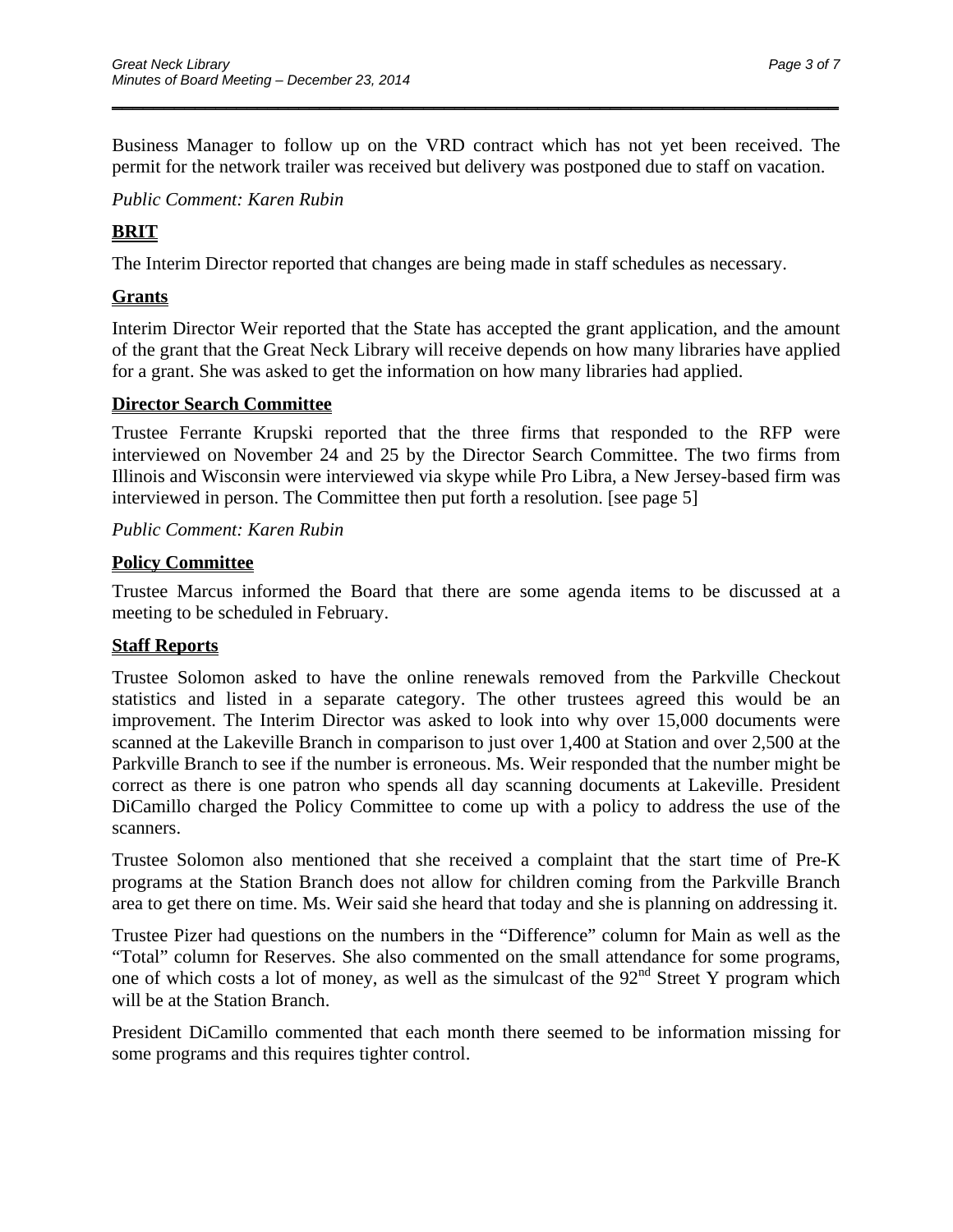### **Interim Director's Report**

Text of written report below:

#### Book Ordering:

I have been in discussion with the Interim Head of Reference, Margery Chodosch, to develop procedures that will transfer the entire book selection process (which I have supervised and coordinated for the past eight years) to Reference Department librarians. We have identified a seasoned librarian, Maureen McKenna, who will work with Margery in examining the book selections made by staff from reviews in library media sources. Maureen will be responsible for determining the need for the purchase of these titles that have been published in professional journals such as Library Journal and Publisher's Weekly. We have further designated Librarian Jon Aubrey to assume the responsibility of evaluating the option to purchase or to interloan books requested by library patrons.

\_\_\_\_\_\_\_\_\_\_\_\_\_\_\_\_\_\_\_\_\_\_\_\_\_\_\_\_\_\_\_\_\_\_\_\_\_\_\_\_\_\_\_\_\_\_\_\_\_\_\_\_\_\_\_\_\_\_\_\_\_\_\_\_\_\_\_\_\_\_

#### Thanks to the Great Neck Library Staff

As the date of my retirements approaches I want to thank all the staff at the Great Neck Library for helping me perform my duties as Interim Director as best as I was able. I have found the staff to be extremely willing to research information, prepare reports, follow up on issues and respond to my questions in a timely manner. Their assistance allowed me to move forward in matters regarding the building project, personnel issues, scheduling Library programs and more. All Library Departments and Branches performed under intense pressure this year to complete a massive Weeding Project. Supervisors were asked to develop with their staff a process that would weed out the materials that were not needed for the collection because the information contained in the material was outdated, or because the item was damaged or duplicated. Every staff member pitched and they succeeded wonderfully well, in spite of the stress of knowing that the building closure would necessitate employee layoffs. We are now settling into new spaces at the branches, and again, people are taking the circumstances in stride, finding positive aspects of working in their new surroundings. [End of written Report]

Ms. Weir also reported that:

- The Dinosaur program at Temple Emanuel on Monday had 390 in attendance. The custodians from the Temple did traffic control. She expressed appreciation that Temple Emanuel has been such an enthusiastic partner.
- The new Programming clerk put together a very nice issue of the newsletter.
- This is her last Board meeting as tomorrow is her last day before retirement and she enjoyed working with the Board and a wonderful staff.

At this point, President DiCamillo, on behalf of the Board, offered the following farewell statement:

"As you know Laura Weir is retiring effective Friday, December 26<sup>th</sup> [2014]. At this time, I would like to take a moment and thank Laura for her dedication and commitment to the Great Neck Library. Laura stepped into the Interim Director position at a very critical time for the Great Neck Library. Knee deep in the building referendum, plans being developed, she stepped up to the plate and has done an admirable job. She did her day-to-day tasks while serving on an array of committees. Laura, a job well done! On behalf of the Board of Trustees, thank you and congratulations on your retirement."

President DiCamillo then personally thanked Ms. Weir for the level of commitment and attention she paid to all of the things in the Library and that she did a very good job!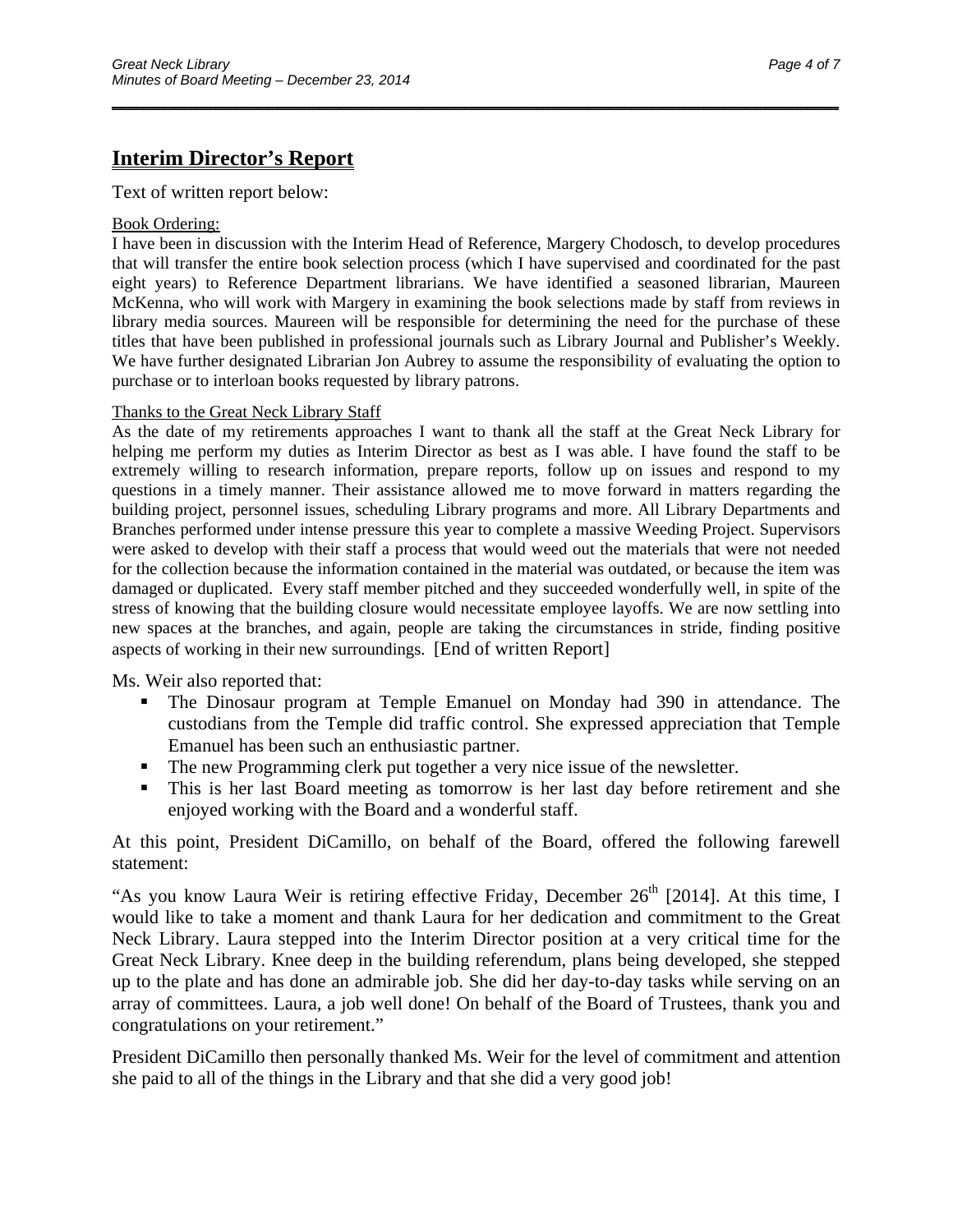# **NEW BUSINESS**

### **Bond Counsel Retainer**

**Upon motion by Michael Fuller and seconded by Varda Solomon, and after discussion, it was,** 

\_\_\_\_\_\_\_\_\_\_\_\_\_\_\_\_\_\_\_\_\_\_\_\_\_\_\_\_\_\_\_\_\_\_\_\_\_\_\_\_\_\_\_\_\_\_\_\_\_\_\_\_\_\_\_\_\_\_\_\_\_\_\_\_\_\_\_\_\_\_

**RESOLVED,** that the Great Neck Library Board of Trustees amend the Resolution approved on April 9, 2014, retaining the services of Orrick, Herrington & Sutcliffe, LLP, to provide legal services related to the issuance of bonds for the renovation of the Main Library from **"***through the Business and Tourism Development Corporation of the Town of North Hempstead at a fee of \$7,500" to "through the Dormitory Authority of the State of New York, at a flat fee of \$22,900"* to be charged to the Main Building and Special Services Fund.

*Public Comment: Norman Rutta* 

**VOTE:** Yes – 7 (DiCamillo, Ferrante Krupski, Fuller, Marcus, Nina Esagoff, Pizer, Solomon) *MOTION CARRIED UNANIMOUSLY* 

#### **Appointment of Firm for Library Director**

#### **Upon motion by Francine Ferrante Krupski and seconded by Josie Pizer, and after discussion, it was,**

**RESOLVED,** that the Great Neck Library Board of Trustees approve the hiring of Pro Libra Associates, Inc, and authorize the President to execute a contract with Pro Libra Associates, Inc., to conduct a search for a Library Director in accordance with the terms outlined in their proposal dated November 14, 2014, at a cost not to exceed \$30,000. Such funds are to be charged to the Recruiting and Training Line of the Operating Budget.

President DiCamillo indicated that she would sign the agreement contingent on the entire package being sent to counsel for vetting. The Interim Director was asked to send the information to counsel. The resolution was then amended to include "subject to attorney review".

#### **Amended resolution:**

**RESOLVED,** that the Great Neck Library Board of Trustees approve the hiring of Pro Libra Associates, Inc, and authorize the President to execute a contract with Pro Libra Associates, Inc., to conduct a search for a Library Director in accordance with the terms outlined in their proposal dated November 14, 2014, at a cost not to exceed \$30,000, subject to attorney review. Such funds are to be charged to the Recruiting and Training Line of the Operating Budget.

Trustee Ferrante Krupski explained why Pro Libra was chosen over the other two firms. The committee was considering using the firm that recruited the last Library Director until they interviewed Pro Libra. Unlike the other two firms that did not provide direct answers to the questions asked, Pro Libra answered directly and the interviewing committee was very impressed with them. The firm's reputation was also very impressive and they have had many successes over the years. Importantly, they would not take on anything that they feel they would not be able to handle successfully. This firm will continue its search until a director is found.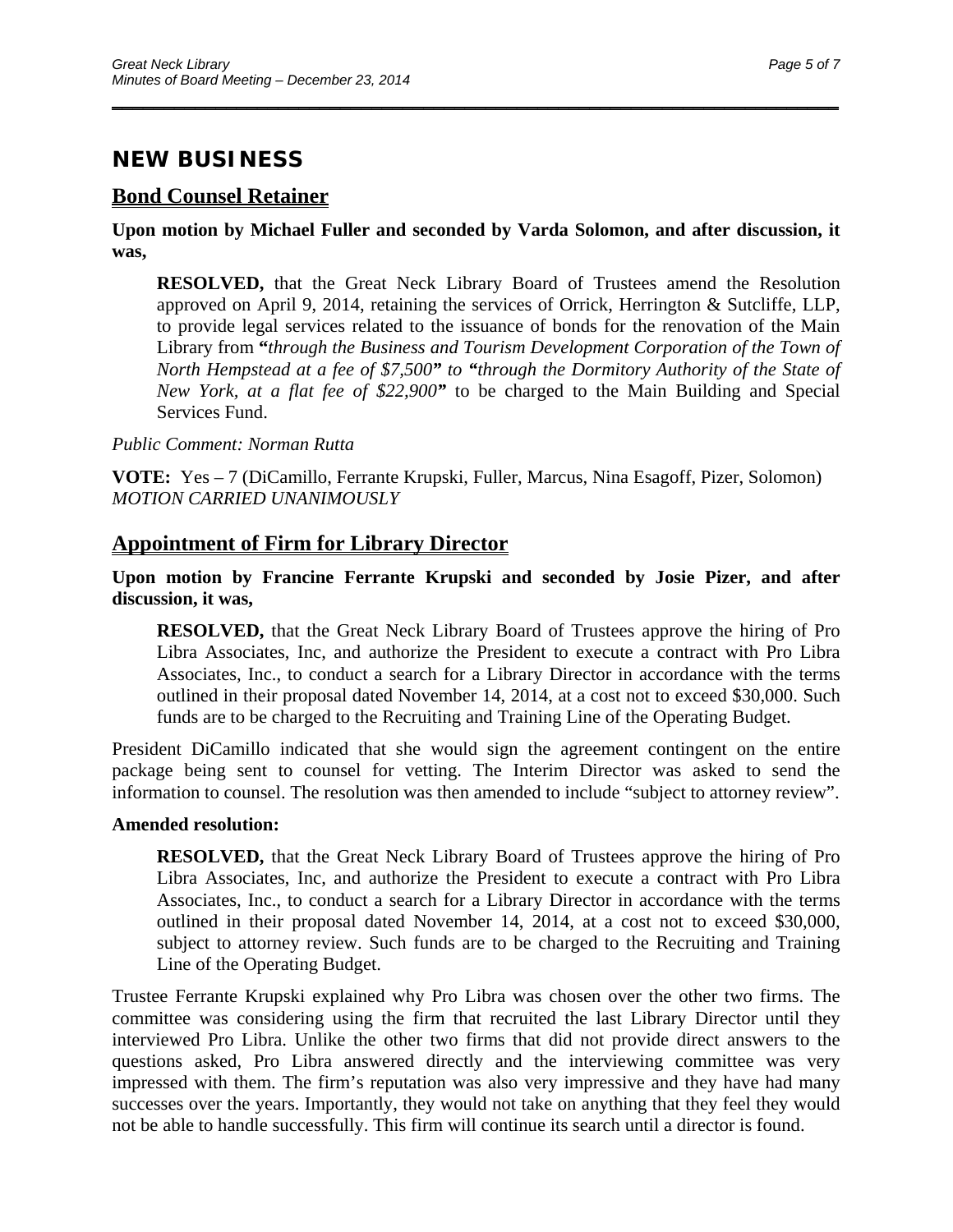#### *Public Comment: Karen Rubin*

**VOTE:** Yes – 7 (DiCamillo, Ferrante Krupski, Fuller, Marcus, Nina Esagoff, Pizer, Solomon) *MOTION CARRIED UNANIMOUSLY* 

\_\_\_\_\_\_\_\_\_\_\_\_\_\_\_\_\_\_\_\_\_\_\_\_\_\_\_\_\_\_\_\_\_\_\_\_\_\_\_\_\_\_\_\_\_\_\_\_\_\_\_\_\_\_\_\_\_\_\_\_\_\_\_\_\_\_\_\_\_\_

### **Appointment of Interim Director**

**Upon motion by Janet Nina Esagoff and seconded by Joel Marcus, and after discussion, it was,** 

**RESOLVED,** that: **WHEREAS**, Interim Assistant Director Johnson possesses the skills and experience to fulfill the Interim Director position; and

**WHEREAS,** Interim Assistant Director Johnson possesses an employment agreement dated September 16, 2014, providing for certain terms and conditions of employment applicable in her position as Interim Assistant Director; and

**WHEREAS**, the parties wish to clarify the terms and conditions attaching to the Interim Assistant Director's assumption of the Interim Director position;

**IT IS NOW THEREFORE RESOLVED** that Interim Assistant Director Johnson is appointed Interim Director effective January 5, 2015 with an annualized salary of \$130,000. Ms. Johnson shall occupy this position at the pleasure of the Board of Trustees.

**IT IS FURTHER RESOLVED** that Christine Johnson is to be granted a leave of absence from her position as Senior Librarian in Technical Services during the period of her employment as an Interim Director such that Ms. Johnson will be entitled to, at her election, return to her position as Senior Librarian in Technical Services upon the effective date of the employment of a successor Director. All other terms and conditions and benefits set forth within the Letter of agreement between the Library and the Interim Assistant Director are to remain in full force and effect during the period the Interim Assistant Director assumes the position of Interim Director. and further;

**RESOLVED**, that the Great Neck Library Board of Trustees appoint Interim Assistant Director Christine Johnson to the position as Interim Library Director with an annualized salary of \$130,000 effective January 5, 2015.

**VOTE:** Yes – 7 (DiCamillo, Ferrante Krupski, Fuller, Marcus, Nina Esagoff, Pizer, Solomon) *MOTION CARRIED UNANIMOUSLY* 

### **Network Bandwidth for Branches**

#### **Upon motion by Joel Marcus and seconded by Varda Solomon, and after discussion, it was,**

**RESOLVED,** that the Great Neck Library Board of Trustees authorize the enhancement of the FIOS internet connections to the Branches, and creation of a Virtual Private Network (VPN) at Parkville and Station with appropriate firewalls, at an additional cost of \$7,537 for twelve (12) months. Funding for the enhancements will be charged to the Main Building and Special Services Fund.